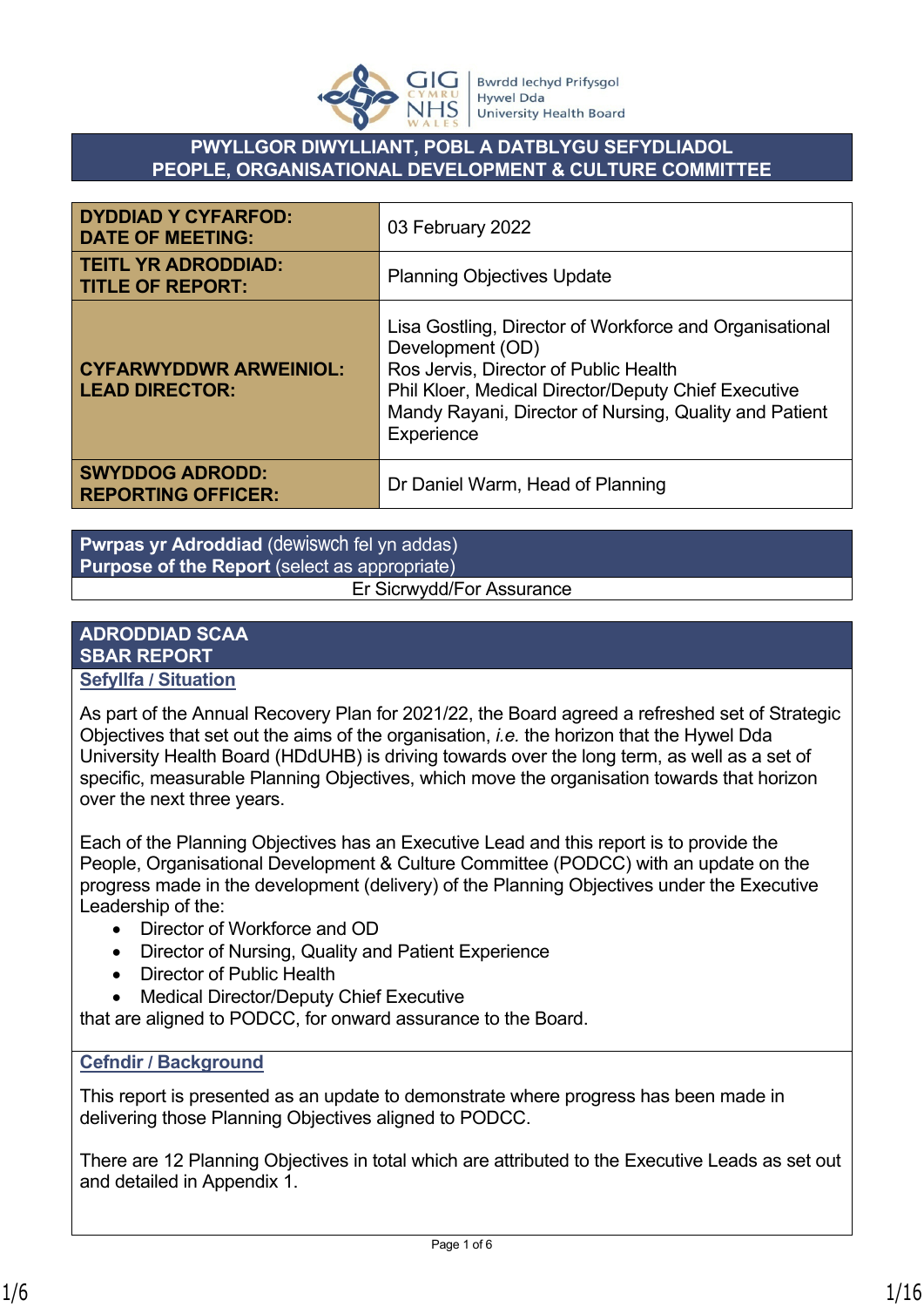#### **Asesiad / Assessment**

Appendix 1 provides an update on each of the Planning Objectives aligned to PODCC, identifying their current status, whether these are achieving/not achieving against their key deliverables, together with a summary of progress to date.

A summary of this information is set out below:

| Planning<br>Objectives | Lead<br>Executive                  | <b>Status</b> | Change | If Planning Objective is 'behind'                                                                                                                                                                                                                                                                                                                                                                                                                                                                                                                                                                                                                                                                                                                                                                                                                                                                                                                                                                                                                                                                                                                                                                                                                                                                                                                                                                                                                                                                                                                                                                                          |
|------------------------|------------------------------------|---------------|--------|----------------------------------------------------------------------------------------------------------------------------------------------------------------------------------------------------------------------------------------------------------------------------------------------------------------------------------------------------------------------------------------------------------------------------------------------------------------------------------------------------------------------------------------------------------------------------------------------------------------------------------------------------------------------------------------------------------------------------------------------------------------------------------------------------------------------------------------------------------------------------------------------------------------------------------------------------------------------------------------------------------------------------------------------------------------------------------------------------------------------------------------------------------------------------------------------------------------------------------------------------------------------------------------------------------------------------------------------------------------------------------------------------------------------------------------------------------------------------------------------------------------------------------------------------------------------------------------------------------------------------|
| 1A                     | Director of<br>Workforce<br>and OD | On-track      |        | Not applicable (N/A)                                                                                                                                                                                                                                                                                                                                                                                                                                                                                                                                                                                                                                                                                                                                                                                                                                                                                                                                                                                                                                                                                                                                                                                                                                                                                                                                                                                                                                                                                                                                                                                                       |
| 1 <sup>C</sup>         |                                    | On-track      |        | N/A                                                                                                                                                                                                                                                                                                                                                                                                                                                                                                                                                                                                                                                                                                                                                                                                                                                                                                                                                                                                                                                                                                                                                                                                                                                                                                                                                                                                                                                                                                                                                                                                                        |
| 1F                     |                                    | <b>Behind</b> |        | With respect to recruitment, there are four<br>actions due to complete by end of March<br>2022:<br>work associated with additional<br>recruitment to support the scale up of the<br>vaccination service;<br>an increase in general recruitment<br>$\bullet$<br>activity by 92% comparing December<br>2019 (pre-pandemic levels) to December<br>2021;<br>planning for international registered<br>$\bullet$<br>nurse (RN) recruitment at pace early<br>2022;<br>vacancy factor and increase in staff<br>$\bullet$<br>absence in the Team.<br>At this point in time, it is anticipated that the<br>delivery of the following four actions will fall<br>behind by a quarter. The four actions are:<br>1) Implement revised job description and<br>person specification template;<br>2) Streamline recruitment pathway for RN<br>recruitment;<br>3) Review how internal recruitment is<br>managed in the context of vision for talent<br>management and succession planning and<br>the volume of appointments which are made<br>internally;<br>4) Wider engagement with key stakeholders<br>to develop proposal for changes to policies,<br>processes and approaches for recruitment.<br>Use research findings from initial stages to<br>inform proposed way forward.<br>With respect to induction, significant progress<br>has been made, however overall<br>achievement of objectives have been<br>impacted due to:<br>An increase in general recruitment<br>$\bullet$<br>activity by 92%, impacting the workload<br>as a result of onboarding.<br>Vacancy factor and increase in staff<br>$\bullet$<br>absence in the Team. |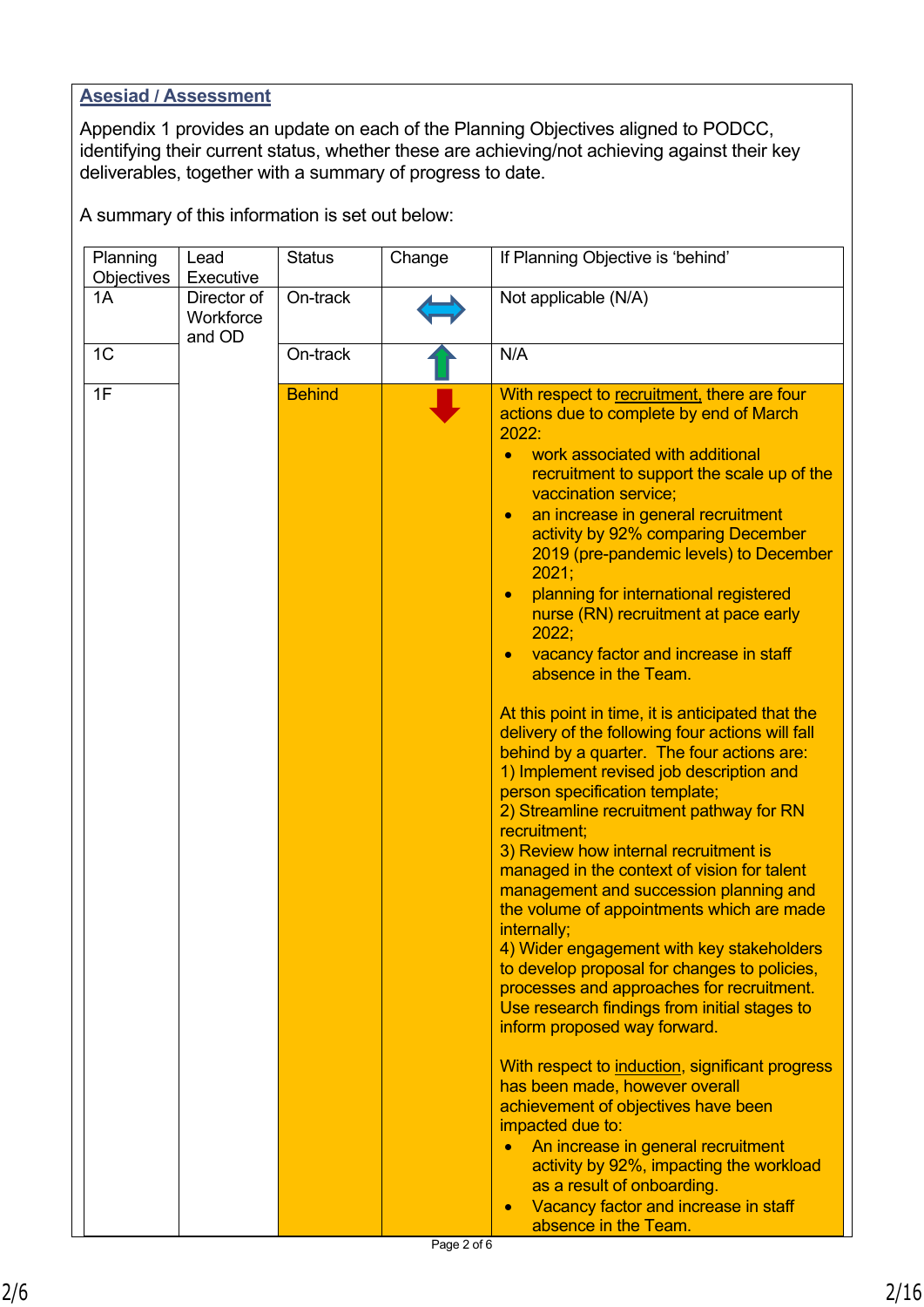|    |               | Lack of digital software to finalise<br>resourcing. Linked to digital<br>transformation.                                                                                                                                                                                                                                                                                                                                                                                                                                                                                                                                                                                                                                                                                                                                                     |
|----|---------------|----------------------------------------------------------------------------------------------------------------------------------------------------------------------------------------------------------------------------------------------------------------------------------------------------------------------------------------------------------------------------------------------------------------------------------------------------------------------------------------------------------------------------------------------------------------------------------------------------------------------------------------------------------------------------------------------------------------------------------------------------------------------------------------------------------------------------------------------|
|    |               | <b>Relocation of the Education &amp;</b><br>$\bullet$<br>Development function within<br>Carmarthenshire, requiring significant                                                                                                                                                                                                                                                                                                                                                                                                                                                                                                                                                                                                                                                                                                               |
|    |               | manpower.                                                                                                                                                                                                                                                                                                                                                                                                                                                                                                                                                                                                                                                                                                                                                                                                                                    |
| 1G | On-track      | N/A                                                                                                                                                                                                                                                                                                                                                                                                                                                                                                                                                                                                                                                                                                                                                                                                                                          |
| 1H | On-track      | N/A                                                                                                                                                                                                                                                                                                                                                                                                                                                                                                                                                                                                                                                                                                                                                                                                                                          |
| 11 | On-track      | N/A                                                                                                                                                                                                                                                                                                                                                                                                                                                                                                                                                                                                                                                                                                                                                                                                                                          |
| 2D | <b>Behind</b> | Overall achievement of objectives have been<br>impacted due to:<br>An increase in general recruitment<br>activity by 92%, impacting the workload<br>as a result of onboarding.<br>Vacancy factor and increase in staff<br>absence in the team, specifically the<br><b>Clinical Education Manager.</b><br><b>Relocation of the Education &amp;</b><br>Development function within<br>Carmarthenshire, requiring significant<br>manpower.<br>The above pressures have stalled the<br>progress towards the creation of a clinical<br>education governance structure and in turn<br>provide a structure/framework to support our<br>educational offer for all clinical pathways with<br>the long-term aim of creating a multi-<br>disciplinary clinical education plan. This is<br>reflected in the new planning objective for<br>2022/23.       |
| 2G | <b>Behind</b> | Significant progress has been made,<br>providing assurance to the Committee that<br>although this plan remains behind schedule,<br>there is significant impetus to achieve the<br>overall objective with many actions having<br>been achieved. Issues that have prevented<br>further progress include:<br>The need for the Future Workforce and<br><b>Apprentice Academy Team to focus on</b><br>the deployment of apprentices into the<br><b>Mass Vaccination Centres (MVCs) and</b><br>the recruitment and onboarding of an<br>additional 110 volunteers, impacting the<br>workload as a result of onboarding.<br>Vacancy factor and increase in staff<br>$\bullet$<br>absence in the Team.<br><b>Relocation of the Education &amp;</b><br>$\bullet$<br>Development function within<br>Carmarthenshire, requiring significant<br>manpower. |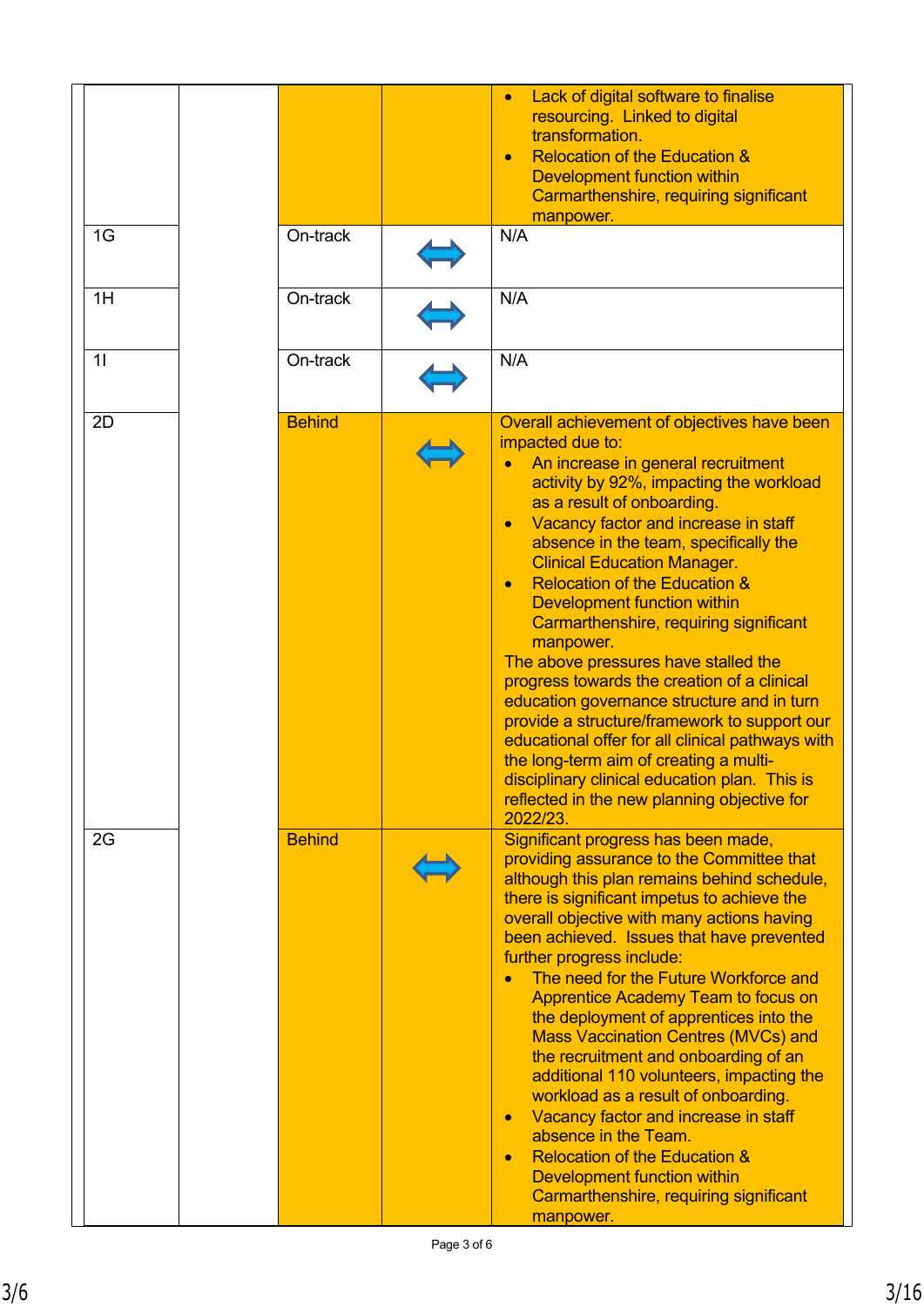| 2H |                                                                    | On-track      | N/A                                                                                                                                                                                                                                                                                   |
|----|--------------------------------------------------------------------|---------------|---------------------------------------------------------------------------------------------------------------------------------------------------------------------------------------------------------------------------------------------------------------------------------------|
| 1B | Director of<br>Nursing,<br>Quality<br>and<br>Patient<br>Experience | On track      | N/A                                                                                                                                                                                                                                                                                   |
| 2A | Director of<br><b>Public</b><br>Health                             | On track      | N/A                                                                                                                                                                                                                                                                                   |
| 3G | Medical<br>Director/<br>Deputy<br>Chief<br>Executive               | <b>Behind</b> | This work remains in progress.<br>A consideration of what counts as impact has<br>been undertaken.<br>A simple scoring system for assessing study<br>intensity is being piloted.<br>Sites are identifying their unique selling points<br>Revised completion date is end of Quarter 4. |

## **Argymhelliad / Recommendation**

The People, Organisational Development & Culture Committee is requested to receive an assurance on the current position in regard to the progress of the Planning Objectives aligned to PODCC, in order to onwardly assure the Board where Planning Objectives are progressing and are on target, and to raise any concerns where Planning Objectives are identified as behind in their status and/or not achieving against their key deliverables.

| Amcanion: (rhaid cwblhau)                                                  |                                                                                                                                                                                                                                                                                                                                                                                 |
|----------------------------------------------------------------------------|---------------------------------------------------------------------------------------------------------------------------------------------------------------------------------------------------------------------------------------------------------------------------------------------------------------------------------------------------------------------------------|
| <b>Objectives: (must be completed)</b>                                     |                                                                                                                                                                                                                                                                                                                                                                                 |
| <b>Committee ToR Reference:</b><br>Cyfeirnod Cylch Gorchwyl y<br>Pwyllgor: | 3.7 Seek assurance on delivery against all Planning<br>Objectives aligned to the Committee considering and<br>scrutinising the plans, models and programmes that are<br>developed and implemented, including the annual<br>workforce plan and associated commissioning plan<br>supporting and endorsing these as appropriate (PO 1A,<br>1B, 1C, 1F, 1G, 1I, 2A, 2B, 2D, 2G, 2H) |
| Cyfeirnod Cofrestr Risg Datix a Sgôr                                       | Not Applicable                                                                                                                                                                                                                                                                                                                                                                  |
| <b>Cyfredol: Datix Risk Register</b>                                       |                                                                                                                                                                                                                                                                                                                                                                                 |
| <b>Reference and Score:</b>                                                |                                                                                                                                                                                                                                                                                                                                                                                 |
| Safon(au) Gofal ac lechyd:<br>Health and Care Standard(s):                 | All Health & Care Standards Apply                                                                                                                                                                                                                                                                                                                                               |
| <b>Amcanion Strategol y BIP:</b><br><b>UHB Strategic Objectives:</b>       | All Strategic Objectives are applicable                                                                                                                                                                                                                                                                                                                                         |
| <b>Amcanion Llesiant BIP:</b><br><b>UHB Well-being Objectives:</b>         | 9. All HDdUHB Well-being Objectives apply                                                                                                                                                                                                                                                                                                                                       |

| <b>Gwybodaeth Ychwanegol:</b><br><b>Further Information:</b> |                                                 |
|--------------------------------------------------------------|-------------------------------------------------|
| Ar sail tystiolaeth:                                         | 3 Year Plan and Annual Plan.                    |
| Evidence Base:                                               | Decisions made by the Board since 2017-18.      |
|                                                              | Recent Discover report, published in July 2020. |
|                                                              | Gold Command requirements for COVID-19.         |

Choose an item.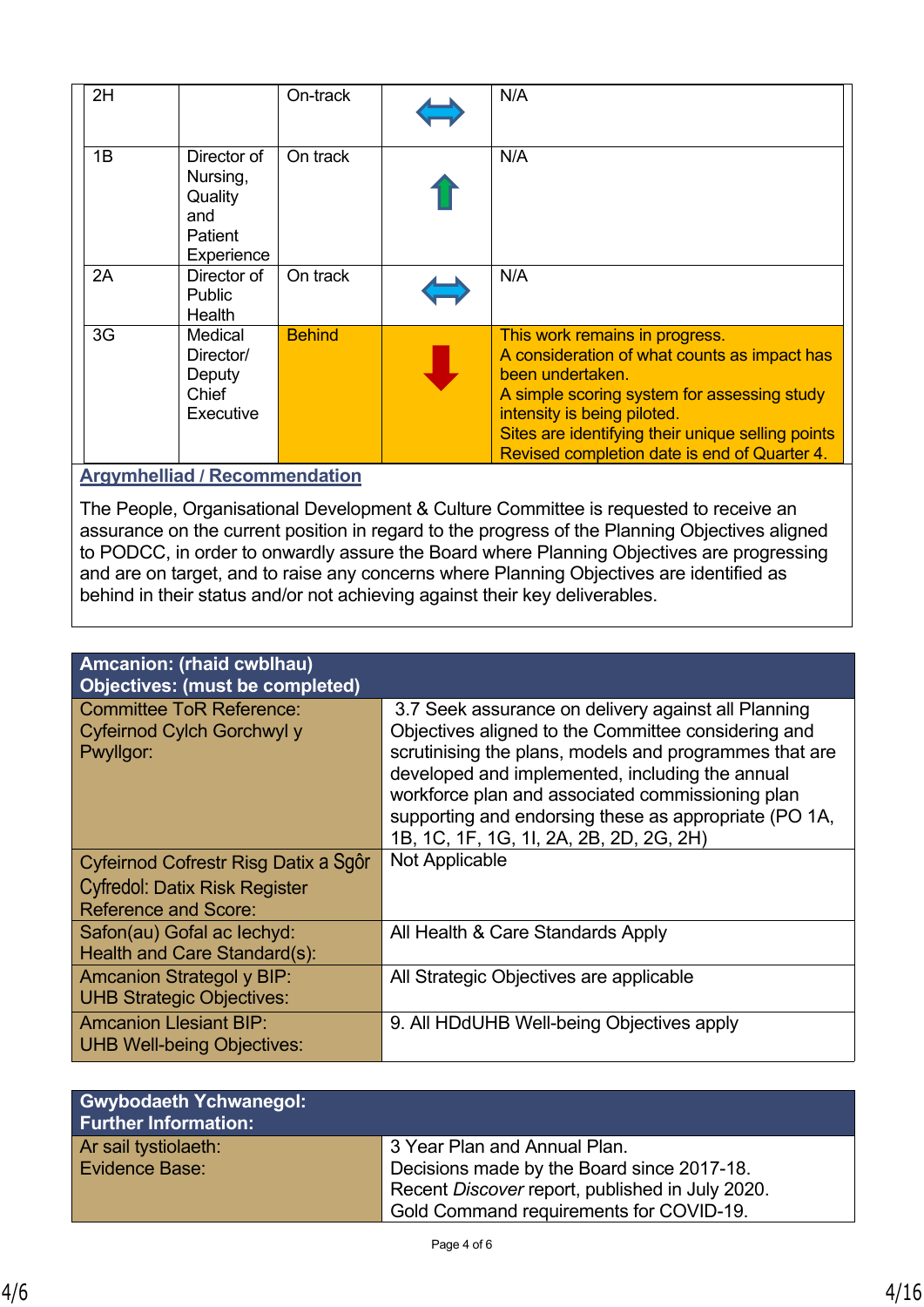|                                             | Input from the Executive Team.<br>Paper provided to Public Board in September 2020. |
|---------------------------------------------|-------------------------------------------------------------------------------------|
| <b>Rhestr Termau:</b>                       | Explanation of terms is included within the report.                                 |
| <b>Glossary of Terms:</b>                   |                                                                                     |
| Partïon / Pwyllgorau â                      | Public Board - September 2020.                                                      |
| ymgynhorwyd ymlaen llaw y                   | Executive Team.                                                                     |
| Pwyllgor Diwylliant, Pobl A Datblygu        |                                                                                     |
| Sefydliadol:                                |                                                                                     |
| Parties / Committees consulted prior        |                                                                                     |
| to People, Organisational                   |                                                                                     |
| <b>Development &amp; Culture Committee:</b> |                                                                                     |

| <b>Effaith: (rhaid cwblhau)</b><br>Impact: (must be completed)    |                                                                                                                                                                         |
|-------------------------------------------------------------------|-------------------------------------------------------------------------------------------------------------------------------------------------------------------------|
| <b>Ariannol / Gwerth am Arian:</b><br><b>Financial / Service:</b> | Any financial impacts and considerations are identified in<br>the report.                                                                                               |
| <b>Ansawdd / Gofal Claf:</b><br><b>Quality / Patient Care:</b>    | Any issues are identified in the report.                                                                                                                                |
| <b>Gweithlu:</b><br><b>Workforce:</b>                             | Any issues are identified in the report.                                                                                                                                |
| Risg:<br><b>Risk:</b>                                             | Consideration and focus on risk is inherent within the<br>report. A sound system of internal control helps to ensure<br>any risks are identified, assessed and managed. |
| <b>Cyfreithiol:</b><br>Legal:                                     | Any issues are identified in the report.                                                                                                                                |
| <b>Enw Da:</b><br><b>Reputational:</b>                            | Any issues are identified in the report.                                                                                                                                |
| <b>Gyfrinachedd:</b><br><b>Privacy:</b>                           | Not applicable.                                                                                                                                                         |
| Cydraddoldeb:<br><b>Equality:</b>                                 | Not applicable                                                                                                                                                          |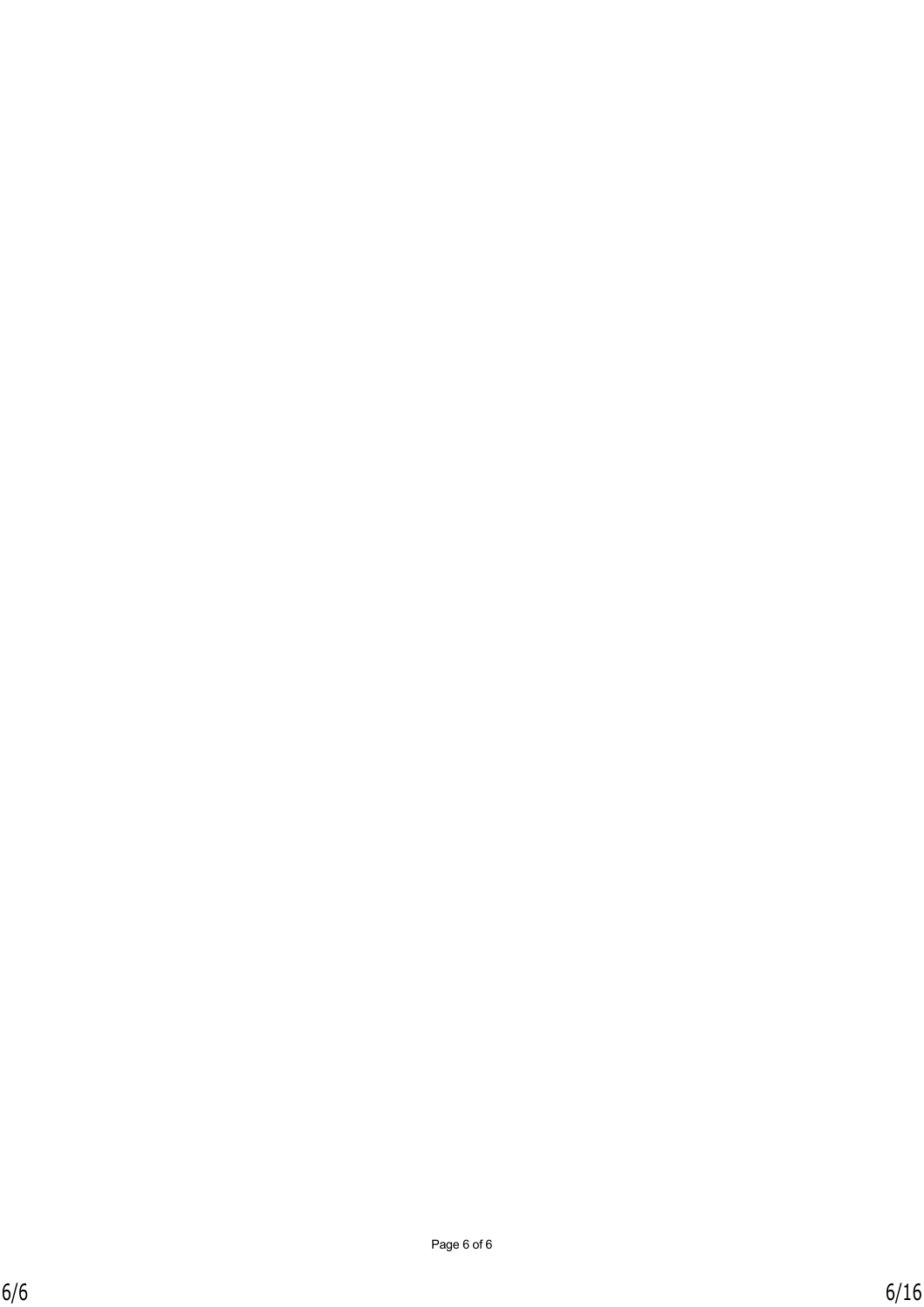**APPENDIX 1 – Update of Planning Objectives (PO) aligned to People, Organisational Development and Culture Committee (PODCC) as at 20th January 2022**

| PO Ref and Planning Objective                                                                                                                                                                                                                                                                                                                                                                                                                                                                                                                                                                                                                                                                                                                                                                                                                                                                                                                                           | <b>Executive</b><br>Lead                                                 | <b>Completion</b><br><b>Date</b> | <b>Current</b><br><b>Status</b> | <b>Summary of Progress to date</b>                                                                                                                                                                                                                                                                                                                                                                                                                                                                                                                                                                                                                                                                                                                                                                                                                                                                                                                                                                                                                                                                                                                                                                                                                                   |
|-------------------------------------------------------------------------------------------------------------------------------------------------------------------------------------------------------------------------------------------------------------------------------------------------------------------------------------------------------------------------------------------------------------------------------------------------------------------------------------------------------------------------------------------------------------------------------------------------------------------------------------------------------------------------------------------------------------------------------------------------------------------------------------------------------------------------------------------------------------------------------------------------------------------------------------------------------------------------|--------------------------------------------------------------------------|----------------------------------|---------------------------------|----------------------------------------------------------------------------------------------------------------------------------------------------------------------------------------------------------------------------------------------------------------------------------------------------------------------------------------------------------------------------------------------------------------------------------------------------------------------------------------------------------------------------------------------------------------------------------------------------------------------------------------------------------------------------------------------------------------------------------------------------------------------------------------------------------------------------------------------------------------------------------------------------------------------------------------------------------------------------------------------------------------------------------------------------------------------------------------------------------------------------------------------------------------------------------------------------------------------------------------------------------------------|
| 1A<br>Develop and implement plans to deliver, on<br>a sustainable basis, NHS Delivery<br>Framework targets related to workforce<br>within the next 3 years                                                                                                                                                                                                                                                                                                                                                                                                                                                                                                                                                                                                                                                                                                                                                                                                              | Director of<br>Workforce<br>and<br>Organisational<br>Development<br>(OD) | 31/03/2022                       | On<br>track                     | On track to present third version of performance dashboard<br>$\bullet$<br>to PODCC in February 2022 ahead of March 2022 deadline.<br>This dashboard will include additional metrics and key<br>performance indicators in addition to the NHS Delivery<br>Framework targets.<br>Feedback on content and evolving presentational style of the<br>$\bullet$<br>earlier drafts have been positive from a range of<br>stakeholders.                                                                                                                                                                                                                                                                                                                                                                                                                                                                                                                                                                                                                                                                                                                                                                                                                                      |
| 1B<br>Building on the success of the Command<br>Centre, develop a longer-term sustainable<br>model to cover the following:<br>One single telephone and email point of<br>contact - the "Hywel Dda Health Hub"<br>This will incorporate switchboard facilities<br>and existing service based call handling<br>functions into one single call-handling<br>system linking patient appointments, online<br>booking and call handlers<br>All specialist teams (primary care, patient<br>support, staff support) to have their calls<br>answered and routed through this single<br>point of contact<br>Further develop the operation of the<br>surveillance cell set up to support Test,<br>Trace, Protect (TTP)<br>Further develop the incident response and<br>management cell set up to support our<br>COVID-19 response<br>Further develop the SharePoint function, or<br>look at similar other systems that our Local<br>Authority partners use, to facilitate tracking, | Director of<br>Nursing.<br>Quality and<br>Patient<br>Experience          | 31/03/2024                       | On<br>track                     | Unprecedented increase in activity through the COVID<br>Command Centre (CCC) increased significantly during<br>November and December 2021 due to the Vaccination Plan,<br>with over 50,000 enquiries required to be responded to.<br>Additional staff deployed from Quality Improvement Skills<br>Training (QIST), Finance and Clinical Audit teams during late<br>December 2021/early January 2022 to help deal with<br>demand.<br>All cells functioning independently of the CCC Operational<br>Team following the recruitment of Vaccination Cell Leads in<br>January 2022.<br>Additional call handlers and email responders being recruited<br>$\bullet$<br>to this Cell to manage predicted on-going demand.<br>Scoping exercise of Hywel Dda University Health Board<br>(HDdUHB) wide call handling functions complete.<br>Prioritisation plan for integration into the Communication Hub<br>being developed, based on risk, operational value and<br>capacity release by Steering Group for agreement at<br>Oversight Group.<br>Integration of Dental Calls being piloted in January 2022<br>(Delayed from December 2021).<br>Funding for staff for CCC co-ordinators, call handlers and<br>$\bullet$<br>email screeners/responders terminates in March 2022. |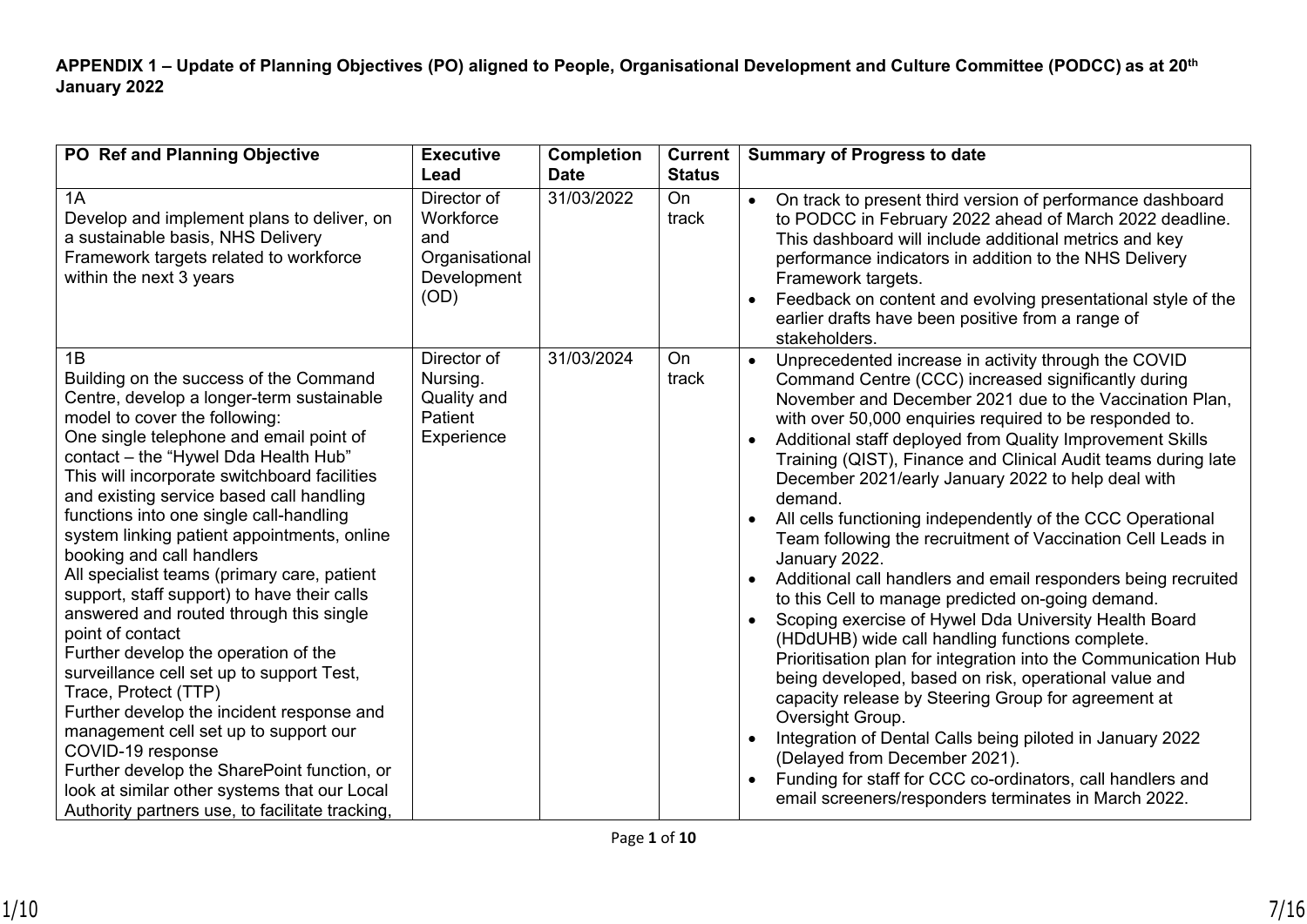| PO Ref and Planning Objective                                                                                                                                                                                                                                                                                                                                                                                                                                                                             | <b>Executive</b><br>Lead           | <b>Completion</b><br><b>Date</b>                                                           | Current  <br><b>Status</b> | <b>Summary of Progress to date</b>                                                                                                                                                                                                                                                                                                                                                                                                                                                                                                                                                                                                                                                                                                       |
|-----------------------------------------------------------------------------------------------------------------------------------------------------------------------------------------------------------------------------------------------------------------------------------------------------------------------------------------------------------------------------------------------------------------------------------------------------------------------------------------------------------|------------------------------------|--------------------------------------------------------------------------------------------|----------------------------|------------------------------------------------------------------------------------------------------------------------------------------------------------------------------------------------------------------------------------------------------------------------------------------------------------------------------------------------------------------------------------------------------------------------------------------------------------------------------------------------------------------------------------------------------------------------------------------------------------------------------------------------------------------------------------------------------------------------------------------|
| auditing and reporting of enquiries,<br>responses and actions<br>Develop and implement a plan to roll out<br>access for all patients to their own records<br>and appointments within 3 years                                                                                                                                                                                                                                                                                                              |                                    |                                                                                            |                            | Integrated Medium Term Plan (IMTP) submission for<br>$\bullet$<br>planning objective submitted.<br>Digital Director establishing a Task and Finish (T&F) Group to<br>identify and implement appropriate telephony and digital<br>infrastructure for the Communication Hub.<br>Expansion and upgrading of Netcall system in progress.<br>The Board have approved an alternative accommodation<br>plan for the CCC/ permanent Communication Hub. Glein<br>House Project Group established. Predicting relocation by the<br>end of the financial year (2021/22).                                                                                                                                                                            |
| 1 <sup>C</sup><br>Design a training and development<br>programme to build excellent customer<br>service across the Health Board for all staff<br>in public & patient facing roles for<br>implementation from April 2021. This<br>programme should learn from the best<br>organisations in the world and use local<br>assets and expertise where possible. The<br>organisation's values should be at the heart<br>of this programme                                                                        | Director of<br>Workforce<br>and OD | 30/11/2021                                                                                 | On<br>track                | Report being submitted to PODCC in February 2022.<br>$\bullet$<br>Research and design phase is complete.<br>Roll out has been paused due to current workforce pressures<br>within HDdUHB.<br>New pilot dates will be planned for February & March 2022<br>with an intended roll out from April 2022 (if COVID-19<br>pressures allow).                                                                                                                                                                                                                                                                                                                                                                                                    |
| 1F<br>Develop a programme for implementation by<br>July 2021 to co-design with our staff every<br>stage and element of our HR offer that<br>embody our values. This will address:<br>1. the way the Health Board recruits new<br>staff and provides induction;<br>2. all existing HR policies;<br>3. the way in which employee relation<br>matters are managed and<br>4. equitable access to training and the<br>Health Board's staff wellbeing services.<br>The resulting changes to policies, processes | Director of<br>Workforce<br>and OD | 1.31/3/22<br>new staff &<br>28/2/22<br>induction<br>2.31/10/21<br>3. 30/4/22<br>4.31/03/22 | <b>Behind</b>              | 1a. the way the Health Board recruits new staff and provides<br>induction;<br>Summary of progress to date -<br>T&F Group established to oversee process of securing<br>$\bullet$<br>permanent employment for those initially recruited to bank or<br>fixed term contracts. Formal reporting points agreed for<br>September 2021 and January 2022.<br>Discovery stage research continues: general on-line search,<br>NHS case studies and award winner practices, NHS<br>Employers resources, Human Resources (HR) disrupted<br>content and continued professional development (CPD) on<br>the topic, experiences from new staff in the Team recruited<br>from other sectors shared. Reflections following complaints<br>are being noted. |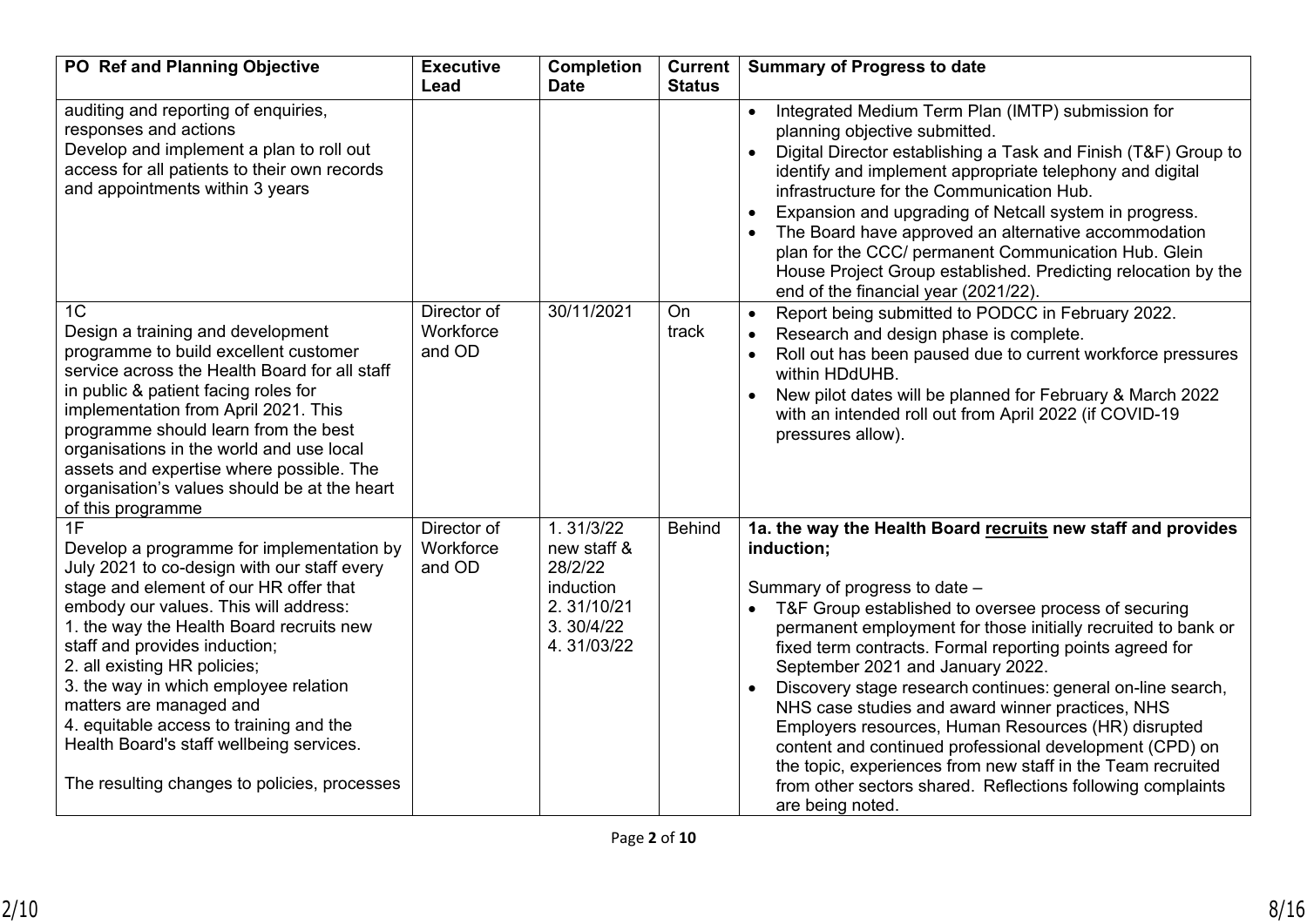| PO Ref and Planning Objective                                                      | <b>Executive</b> | <b>Completion</b> | Current       | <b>Summary of Progress to date</b>                                                                                                                                                                                                                                                                                                                                                                                                                                                                                                                                                                                                                                                                                                                                                                                                                                                                                                                             |
|------------------------------------------------------------------------------------|------------------|-------------------|---------------|----------------------------------------------------------------------------------------------------------------------------------------------------------------------------------------------------------------------------------------------------------------------------------------------------------------------------------------------------------------------------------------------------------------------------------------------------------------------------------------------------------------------------------------------------------------------------------------------------------------------------------------------------------------------------------------------------------------------------------------------------------------------------------------------------------------------------------------------------------------------------------------------------------------------------------------------------------------|
| and approaches will be recommended to the<br>Board in September 2021 for adoption. | Lead             | <b>Date</b>       | <b>Status</b> | Surveys developed for candidates (successful and<br>$\bullet$<br>unsuccessful) and appointing managers. Excellent response<br>rate - 791 questionnaires returned out of 5238 issued<br>(15.12% response rate).<br>Local and national disability groups have been approached<br>and asked if they would welcome the opportunity to work with<br>us to improve the inclusivity of our recruitment and selection<br>processes. A number have indicated that they would and<br>bespoke surveys and focus groups are currently being<br>designed.<br>'Quick wins' identified which do not require wider<br>engagement are being implemented immediately to deliver<br>improvement.<br>Research commenced and focus groups discussion is<br>ongoing in respect of new job description and person<br>specification template.<br>There are four actions due to complete by end of March 2022.<br>Due to:                                                               |
|                                                                                    |                  |                   |               | work associated with additional recruitment to support the<br>scale up of the vaccination service;<br>an increase in general recruitment activity by 92% comparing<br>December 2019 (pre-pandemic levels) to December 2021;<br>planning for international RN recruitment at pace early 2022;<br>vacancy factor and increase in staff absence in the team.<br>At this point in time, it is anticipated that the delivery of these four<br>actions will fall behind by a quarter. The four actions are:<br>1) Implement revised job description and person specification<br>template.<br>2) Streamline recruitment pathway for RN recruitment.<br>3) Review how internal recruitment is managed in the context of<br>vision for Talent Management and Succession Planning and<br>the volume of appointments which are made internally.<br>4) Wider engagement with key stakeholders to develop proposal<br>for changes to policies, processes and approaches for |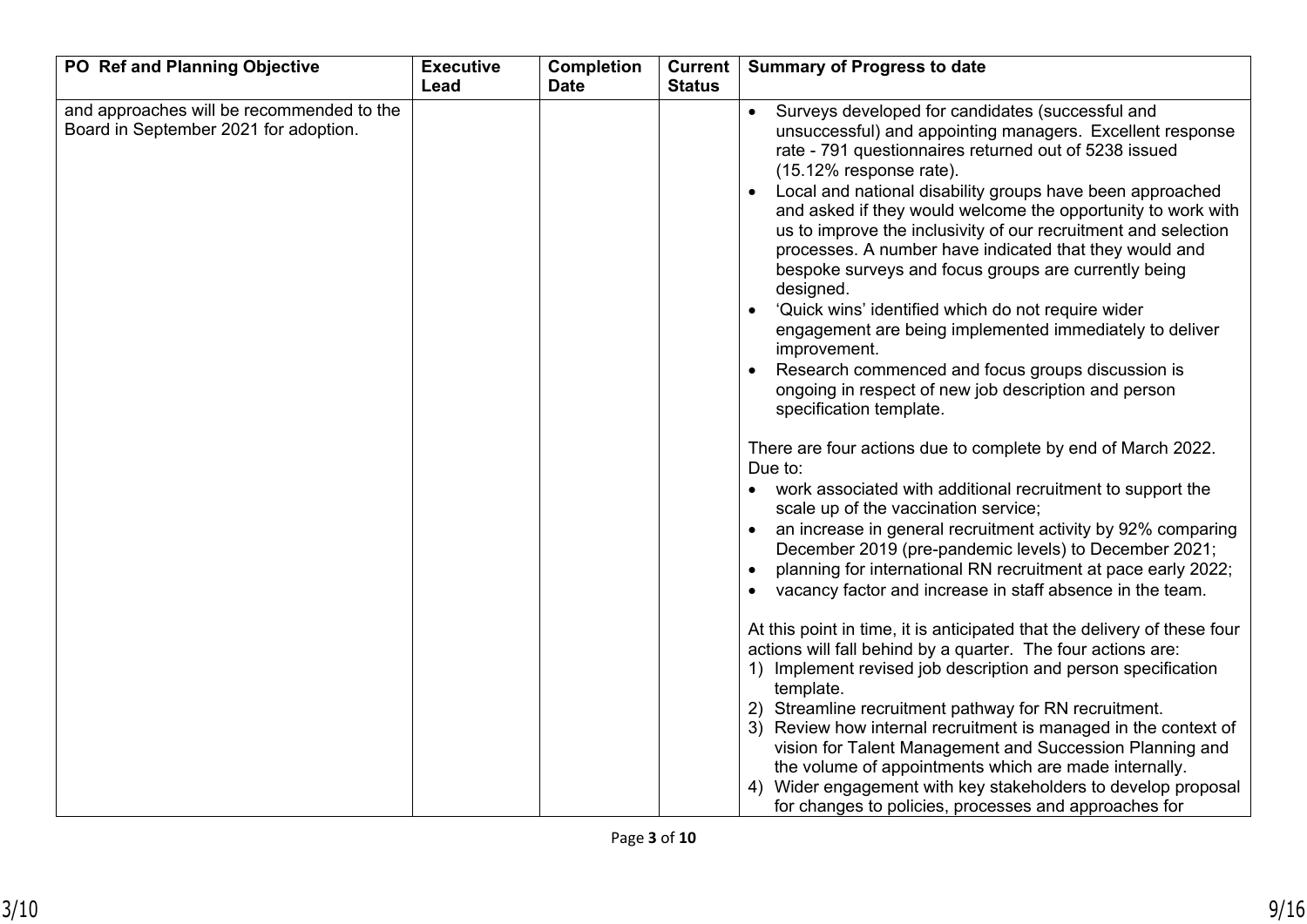| Lead<br><b>Date</b><br><b>Status</b><br>recruitment. Use research findings from initial stages to<br>inform proposed way forward.<br>1b. the way the Health Board recruits new staff and provides<br>induction;<br>Key Phase 4 - Automated process to on-board new<br>$\bullet$<br>employees into the organisation is required to be undertaken<br>with the support of the Digital Transformation Team. This<br>has not been achieved due to current work pressures within<br><b>Digital Services.</b><br>Key Phase 8 - The Hywel Dda Welcome has been designed<br>to incorporate a six-month onboarding journey. An Induction<br>Programme Journey Outline is currently being developed to<br>demonstrate the breadth of the content as well as learning<br>outcomes and outputs, which includes a Career Development<br>Plan.<br>Key Phase 9 - Work to identify digital learning packages for<br>induction to support digital transformation is on hold due to<br>Digital Service pressures.<br>Key Phase 10 - Progress has been impacted by the<br>relocation of the training team within Carmarthenshire and<br>the digital limitations mentioned above. The new induction<br>programme will require significantly more investment of staff<br>time of those accessing the onboarding process.<br>Consideration needs to be given as to the feasibility of a new<br>timeline and the candidate journey.<br>Significant progress has been made, however overall<br>achievement of objectives have been impacted due to an<br>increase in general recruitment activity by 92%, impacting the |  |
|------------------------------------------------------------------------------------------------------------------------------------------------------------------------------------------------------------------------------------------------------------------------------------------------------------------------------------------------------------------------------------------------------------------------------------------------------------------------------------------------------------------------------------------------------------------------------------------------------------------------------------------------------------------------------------------------------------------------------------------------------------------------------------------------------------------------------------------------------------------------------------------------------------------------------------------------------------------------------------------------------------------------------------------------------------------------------------------------------------------------------------------------------------------------------------------------------------------------------------------------------------------------------------------------------------------------------------------------------------------------------------------------------------------------------------------------------------------------------------------------------------------------------------------------------------------------------------------------|--|
| workload as a result of onboarding.<br>Vacancy factor and increase in staff absence in the Team.<br>$\bullet$<br>Lack of digital software to finalise resourcing. Linked to<br>digital transformation.                                                                                                                                                                                                                                                                                                                                                                                                                                                                                                                                                                                                                                                                                                                                                                                                                                                                                                                                                                                                                                                                                                                                                                                                                                                                                                                                                                                         |  |
|                                                                                                                                                                                                                                                                                                                                                                                                                                                                                                                                                                                                                                                                                                                                                                                                                                                                                                                                                                                                                                                                                                                                                                                                                                                                                                                                                                                                                                                                                                                                                                                                |  |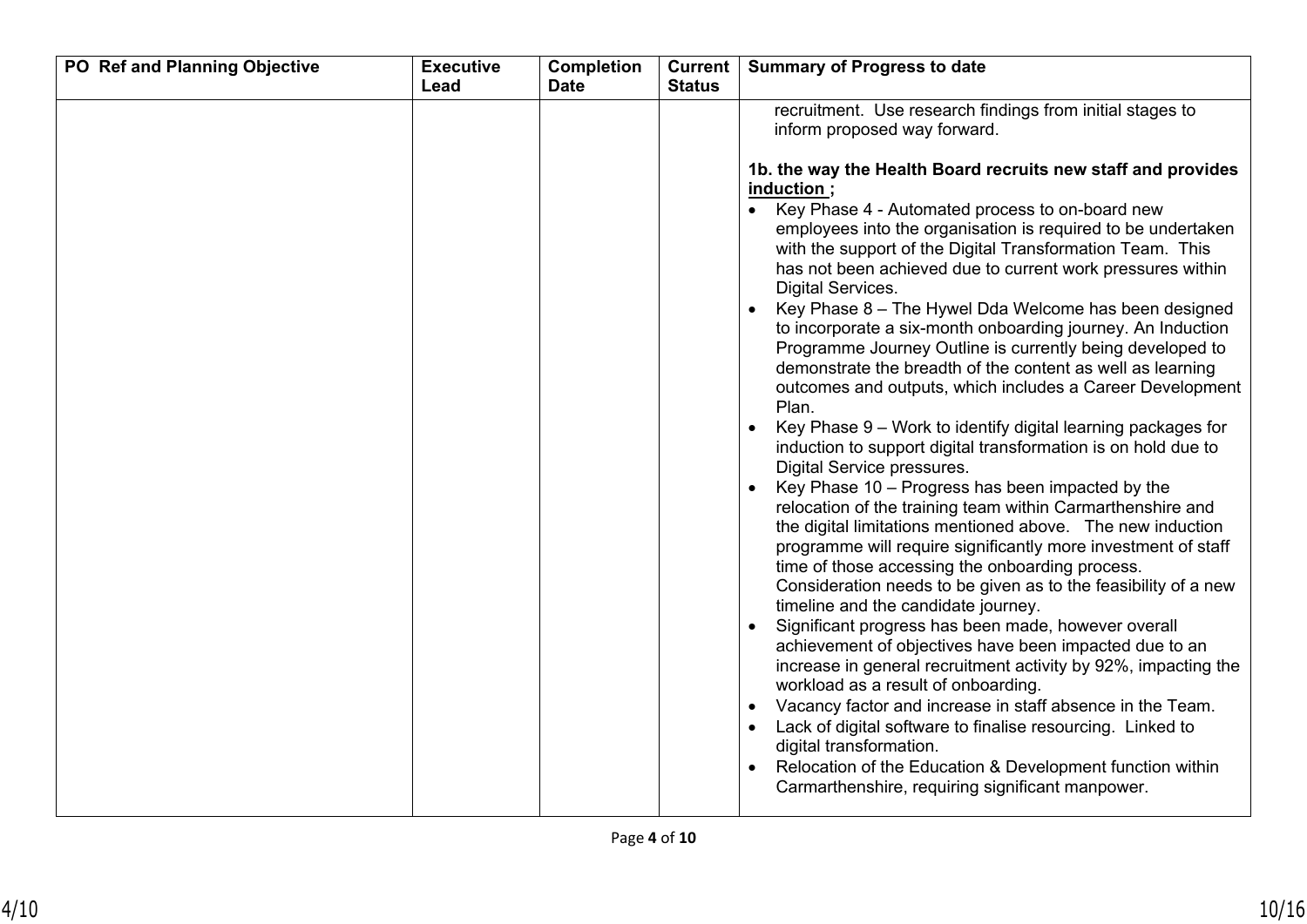| PO Ref and Planning Objective | <b>Executive</b> | <b>Completion</b> | <b>Current</b> | <b>Summary of Progress to date</b>                                                                                                                                                                                                                                                                                                                                                                                                                                                                                                                                                                                                                                                                                    |
|-------------------------------|------------------|-------------------|----------------|-----------------------------------------------------------------------------------------------------------------------------------------------------------------------------------------------------------------------------------------------------------------------------------------------------------------------------------------------------------------------------------------------------------------------------------------------------------------------------------------------------------------------------------------------------------------------------------------------------------------------------------------------------------------------------------------------------------------------|
|                               | Lead             | <b>Date</b>       | <b>Status</b>  |                                                                                                                                                                                                                                                                                                                                                                                                                                                                                                                                                                                                                                                                                                                       |
|                               |                  |                   |                | It is anticipated that with the onboarding of a new Learning &<br>Development (L&D) manager and assuming no further<br>relocation to teams happen during 2021/2022, that the new<br>induction programme will be ready for implementation by the<br>01/04/2022, whereby services will have the workforce<br>capacity to cope with the increased onboarding activity.<br>2. all existing HR policies;                                                                                                                                                                                                                                                                                                                   |
|                               |                  |                   |                | It was evident early on that there would need to be a new<br>delivery date due to leavers in the senior operational team and<br>timeline to recruit. A new delivery date for the actual review of the<br>policies once other key actions were complete was agreed with<br>the Director of Workforce and OD - to begin by January 2022.<br>Research conducted.<br>$\bullet$<br>Stakeholder group formed.<br>$\bullet$<br>Revised approach agreed.<br>$\bullet$<br>Policy priorities agreed.<br>$\bullet$<br>First three policies to be submitted to Staff Partnership Forum<br>(SPF)/PODCC by end March 2022                                                                                                           |
|                               |                  |                   |                | 3. the way in which employee relation matters are managed<br>It was evident early on that there would need to be a new<br>delivery date due to leavers in the senior operational team and<br>timeline to recruit. A new delivery date was agreed with the<br>Director of Workforce and OD - initial phase by October 2021<br>and full implementation by December 2022.<br>Key Stakeholder group set up and progressing.<br>$\bullet$<br>Recommended approach and Terms of Reference agreed.<br>Stakeholder Group to identify improvements and<br>modifications by end of February 2022.<br>Action plan to be developed by April 2022 with toolkit,<br>awareness raising/training to be completed by December<br>2022. |
|                               |                  |                   |                | 4. equitable access to training and the Health Board's staff<br>wellbeing services.<br>Key Phase 2 - Following research, a 'Toolkit and Style<br>Guide' is being developed to ensure equitable access that will                                                                                                                                                                                                                                                                                                                                                                                                                                                                                                       |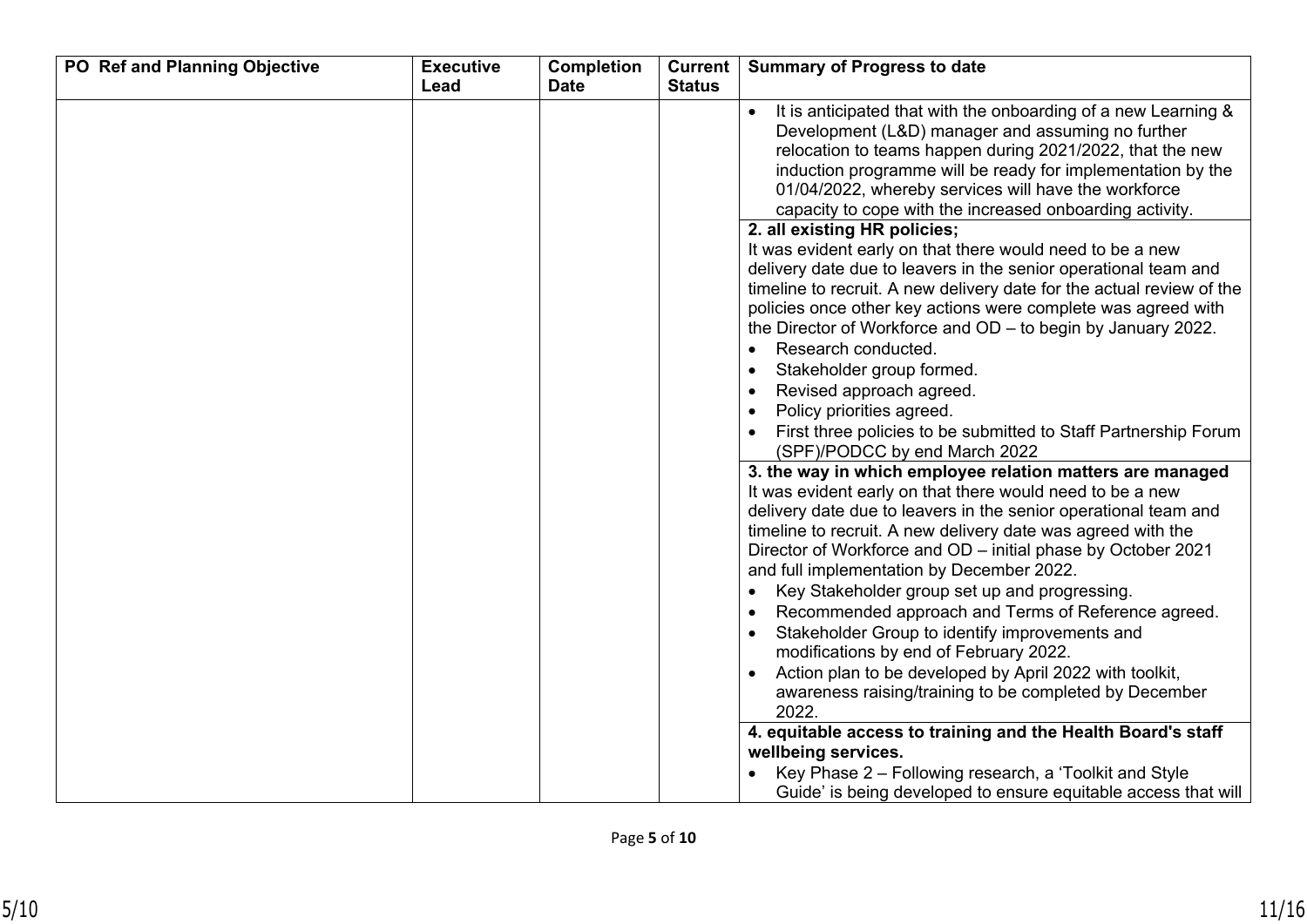| PO Ref and Planning Objective                                                                                                                                                                                                                                                                                                                                                                                                                 | <b>Executive</b><br>Lead           | <b>Completion</b><br><b>Date</b> | Current  <br><b>Status</b> | <b>Summary of Progress to date</b>                                                                                                                                                                                                                                                                                                                                                                                                                                                                                                                                                                                                                                                                                                                                                                                                                                                                                                                                                                                                                                                                                                                                                                                                                                                          |
|-----------------------------------------------------------------------------------------------------------------------------------------------------------------------------------------------------------------------------------------------------------------------------------------------------------------------------------------------------------------------------------------------------------------------------------------------|------------------------------------|----------------------------------|----------------------------|---------------------------------------------------------------------------------------------------------------------------------------------------------------------------------------------------------------------------------------------------------------------------------------------------------------------------------------------------------------------------------------------------------------------------------------------------------------------------------------------------------------------------------------------------------------------------------------------------------------------------------------------------------------------------------------------------------------------------------------------------------------------------------------------------------------------------------------------------------------------------------------------------------------------------------------------------------------------------------------------------------------------------------------------------------------------------------------------------------------------------------------------------------------------------------------------------------------------------------------------------------------------------------------------|
|                                                                                                                                                                                                                                                                                                                                                                                                                                               |                                    |                                  |                            | provide a standard for delivery of all training resources. This<br>will include digital accessibility.<br>Key Phase 4 - Objective closed as the set-up of an Inclusive<br>Training Task Force duplicates existing provision. This will<br>be achieved through Equality Impact Assessment, Data<br>Protection Impact Assessment and the creation of a new<br>quality assurance group with Education and Development,<br>including key stakeholders.<br>Significant progress has been made, however overall<br>achievement of objectives have been impacted due to<br>an increase in general recruitment activity by 92%, impacting<br>the workload as a result of onboarding.<br>Vacancy factor and increase in staff absence in the Team.<br>Lack of digital software to finalise resourcing. Linked to<br>digital transformation.<br>Relocation of the Education & Development function within<br>Carmarthenshire, requiring significant manpower.<br>It is anticipated that with the onboarding on a new L&D<br>manager and assuming no further relocation to teams<br>happen during 2021/2022, that a report will be submitted prior<br>to the April PODCC outlining the outcome of the Equitable<br>Access Research, with recommendations to create an<br>equitable training provision. |
| 1G<br>Develop and implement a plan to roll out OD<br>Relationship Managers to every directorate<br>in the Health Board from April 2021. Their<br>role will be to support the directorates in<br>their day to day operations, as well as<br>helping them to widen diversity and<br>inclusion, develop their workforce, foster<br>positive relationships and deliver successful<br>and supportive home working arrangements<br>for their teams. | Director of<br>Workforce<br>and OD | 31/12/2022                       | On<br>track                | Development programme designed and mid-way through<br>implementation phase.<br>People Culture Plan Framework developed in conjunction<br>with Trade Union Chairs ready for data population for each<br>service area.<br>Principles of Engagement agreed with In-Committee PODCC<br>in December 2021.                                                                                                                                                                                                                                                                                                                                                                                                                                                                                                                                                                                                                                                                                                                                                                                                                                                                                                                                                                                        |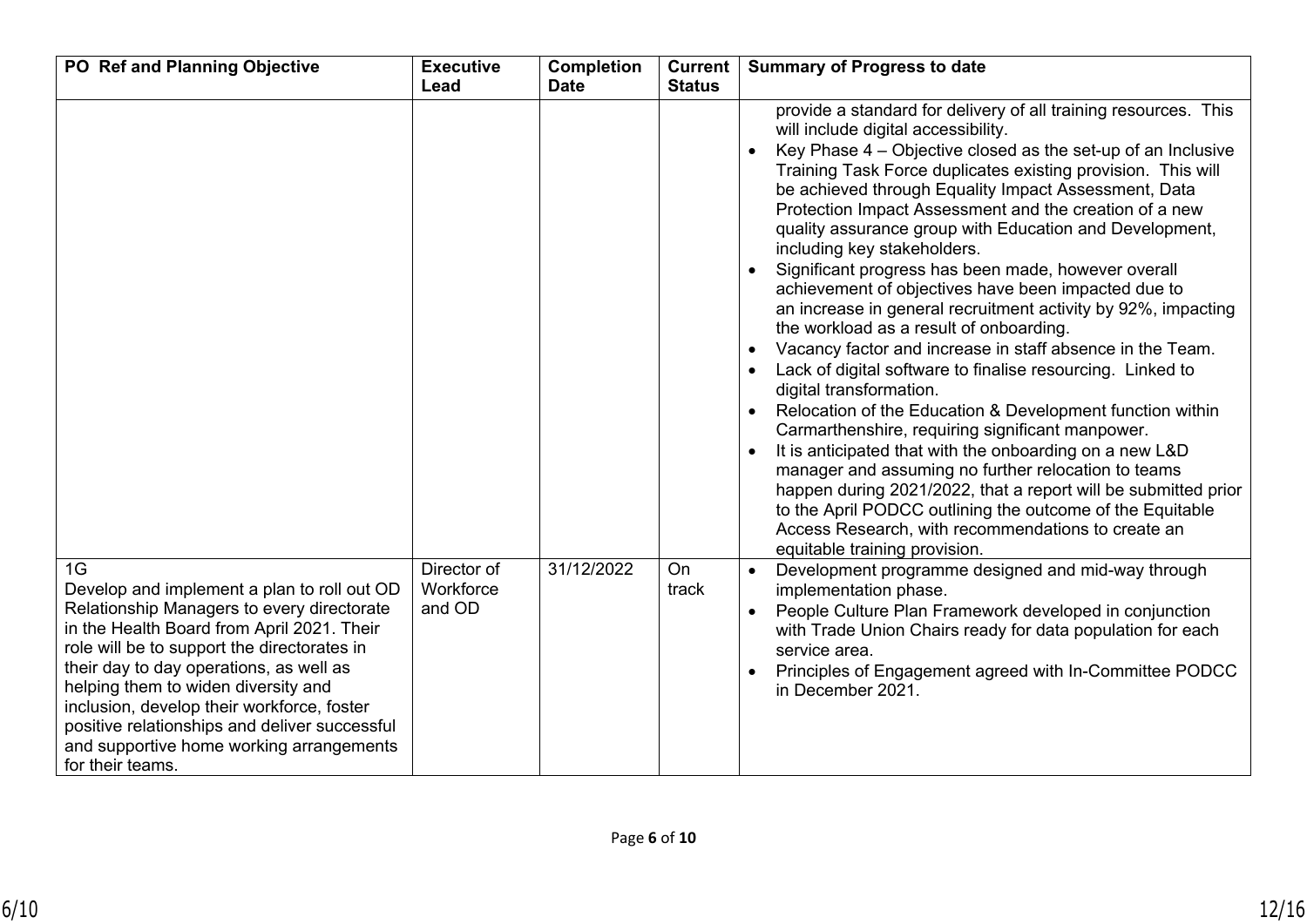| PO Ref and Planning Objective                                                                                                                                                                                                                                                | <b>Executive</b><br>Lead            | <b>Completion</b><br><b>Date</b> | Current  <br><b>Status</b> | <b>Summary of Progress to date</b>                                                                                                                                                                                                                                                                                                                                                                                                                                                                                                                                                                                                                                                                                                                                                                                                                                                                        |
|------------------------------------------------------------------------------------------------------------------------------------------------------------------------------------------------------------------------------------------------------------------------------|-------------------------------------|----------------------------------|----------------------------|-----------------------------------------------------------------------------------------------------------------------------------------------------------------------------------------------------------------------------------------------------------------------------------------------------------------------------------------------------------------------------------------------------------------------------------------------------------------------------------------------------------------------------------------------------------------------------------------------------------------------------------------------------------------------------------------------------------------------------------------------------------------------------------------------------------------------------------------------------------------------------------------------------------|
| 1H<br>By July 2021 conduct a second 'Discovery'<br>phase of the pandemic learning to<br>understand more about staff experience so<br>that approaches to rest, recovery and<br>recuperation can be shaped over the next 2<br>years including a 'thank you offering' to staff. | Director of<br>Workforce<br>and OD  | 31/12/2021                       | On<br>track                | Discovery Report Action Plan signed of at PODCC in<br>December 2021.<br>Key actions now in progress.<br>Intelligence used to inform new Plans on a Page for 2022/23.<br>You Said, We Did communications being prepared for Spring<br>launch with staff.                                                                                                                                                                                                                                                                                                                                                                                                                                                                                                                                                                                                                                                   |
| Develop a set of plans for implementation<br>from July 2021 for new or extended health<br>and wellbeing programmes for our staff<br>using charitable funds.                                                                                                                  | Director of<br>Workforce<br>and OD  | 31/03/2022                       | On<br>track                | New Framework developed and will be launched imminently<br>for staff to access a Life Long Learning Education fund<br>(Charitable Funding).<br>Charitable Funds established (Circa £180k) and out to<br>service engagement to support the increase of rest &<br>recovery areas for staff.                                                                                                                                                                                                                                                                                                                                                                                                                                                                                                                                                                                                                 |
| 2A<br>Develop a Health Board specific plan that<br>responds to the Regional Carers Strategy,<br>and complete implementation by March<br>2024.                                                                                                                                | Director of<br><b>Public Health</b> | 31/03/2024                       | On<br>track                | The Health Board Carers Strategy Group is meeting on a<br>regular basis with broad attendance from officers across the<br>HDdUHB.<br>Commissioned support for unpaid carers has been reviewed<br>in light of increases in the number of carers requesting<br>support and an investment plan was submitted as part of the<br>2022 IMTP process.<br>A range of successful Carers Right's Day activities were held.<br>Annual staff survey to seek feedback on the experience and<br>needs of staff carers has been completed.<br>The Carers Team are working collaboratively with Betsi<br>Cadwaladr UHB and Powys Teaching Health Board to<br>support them to implement the Investors in Carers scheme<br>within their health board areas.<br>The Carers Team are working with the Value Based<br>Healthcare Team to develop Carer Reported Outcome<br>Measures and hope to implement these by April 2022. |
| 2D<br>By December 2021 develop a clinical<br>education plan with the central aim to<br>develop from within and attract from<br>elsewhere, the very best clinicians. This plan<br>will set out the educational offer for nurses.                                              | Director of<br>Workforce<br>and OD  | 30/04/2022                       | <b>Behind</b>              | Overall achievement of objectives have been impacted due to<br>$\bullet$<br>an increase in general recruitment activity by 92%, impacting<br>the workload as a result of onboarding.<br>Vacancy factor and increase in staff absence in the Team,<br>specifically the Clinical Education Manager.                                                                                                                                                                                                                                                                                                                                                                                                                                                                                                                                                                                                         |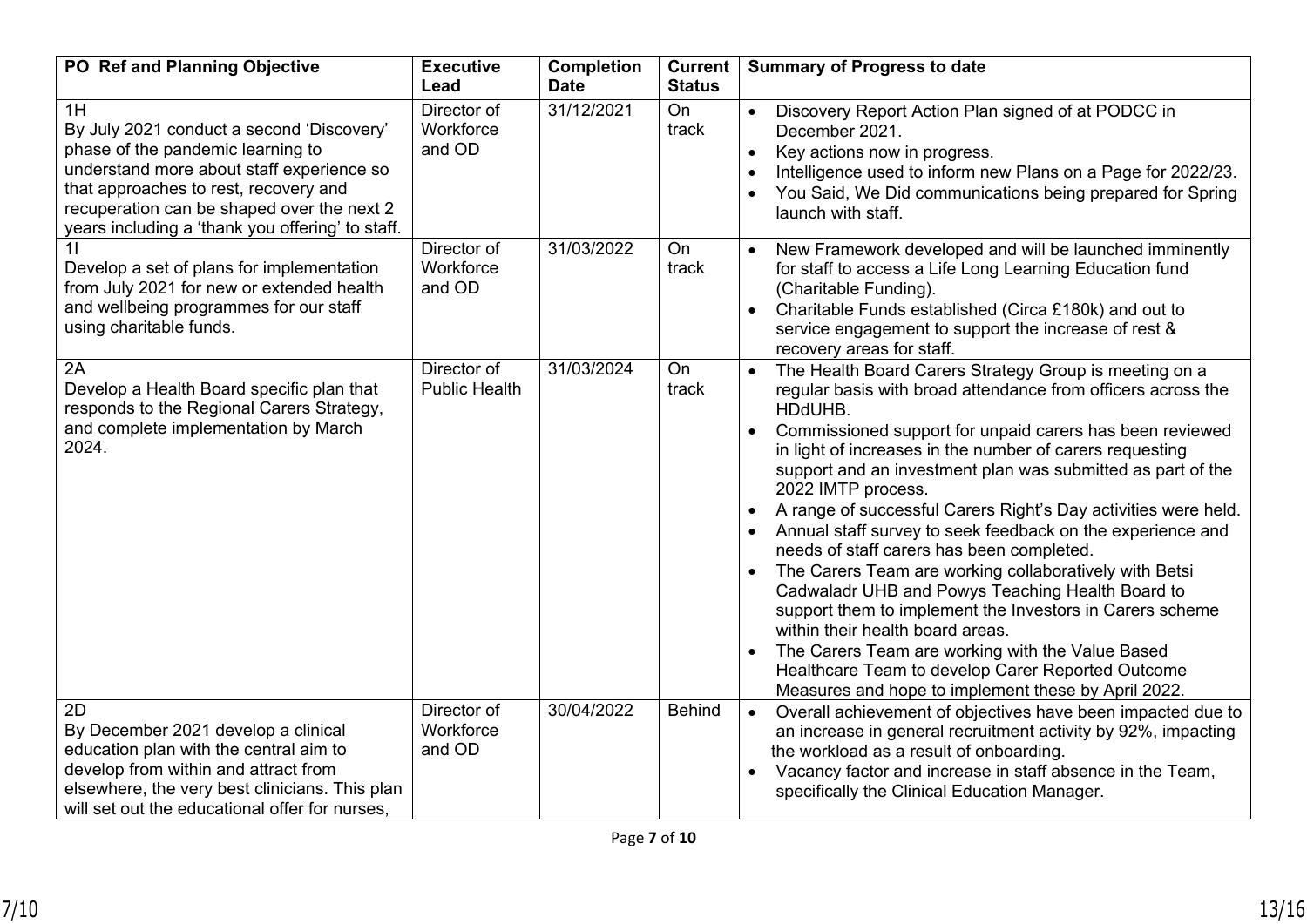| PO Ref and Planning Objective                                                                                                                                                                                                                                                                                                                                                                                              | <b>Executive</b><br>Lead           | <b>Completion</b><br><b>Date</b> | <b>Current</b><br><b>Status</b> | <b>Summary of Progress to date</b>                                                                                                                                                                                                                                                                                                                                                                                                                                                                                                                                                                                                                                                                                                                                                                                                                                                                                                                                                                                                                                                                                                                                                                                                                                                                                                                                                                                                                                                                                                                                                                                                                                 |
|----------------------------------------------------------------------------------------------------------------------------------------------------------------------------------------------------------------------------------------------------------------------------------------------------------------------------------------------------------------------------------------------------------------------------|------------------------------------|----------------------------------|---------------------------------|--------------------------------------------------------------------------------------------------------------------------------------------------------------------------------------------------------------------------------------------------------------------------------------------------------------------------------------------------------------------------------------------------------------------------------------------------------------------------------------------------------------------------------------------------------------------------------------------------------------------------------------------------------------------------------------------------------------------------------------------------------------------------------------------------------------------------------------------------------------------------------------------------------------------------------------------------------------------------------------------------------------------------------------------------------------------------------------------------------------------------------------------------------------------------------------------------------------------------------------------------------------------------------------------------------------------------------------------------------------------------------------------------------------------------------------------------------------------------------------------------------------------------------------------------------------------------------------------------------------------------------------------------------------------|
| therapists, health scientists, pharmacists,<br>dentists, doctors, optometrists, public health<br>specialists and physicians associates. It will<br>also set out how we will support this with<br>access to the best clinical educators,<br>facilities (training, accommodation and<br>technology) and a clear plan to grow both<br>the number of clinicians benefiting from<br>education and the capacity to support this. |                                    |                                  |                                 | Relocation of the Education & Development function within<br>Carmarthenshire, requiring significant manpower.<br>The above pressures have stalled the progress towards the<br>creation of a clinical education governance structure and in<br>turn provide a structure/framework to support our educational<br>offer for all clinical pathways with the long-term aim of<br>creating a multi-disciplinary clinical education plan. This is<br>reflected in the new planning objective for 2022/2023.<br>The new Clinical Education Manager has joined HDdUHB,<br>$\bullet$<br>providing the focus required to drive this objective.<br>Key Phase 6 & 7– Creating a governance framework to<br>$\bullet$<br>support the development of Band 4 Assistant Practitioner<br>roles is now being finalised on an All-Wales Basis, with the<br>aim of this then being considered within the Allied Healthcare<br>Professions (AHP) Service.<br>Key Phase 8 & 9 - Delivery of clinical accredited<br>qualifications for the non-registered workforce is now<br>embedded within daily operational delivery, including the<br>delivery of the joint induction with social care and the initial<br>contact with primary care. In addition, access to grow your<br>own pathways are being given to Social Care as a pilot to<br>partnership working.<br>Key Phase 12 - University of Wales Trinity Saint David<br>(UWTSD) will begin the delivery of the Level 4 in Therapies in<br>March 2022 as a pilot, working with HDdUHB and Swansea<br>Bay UHB. This should be ready to enable the academic<br>framework relating to the Band 4 Therapy Assistant<br>Practitioner roles. |
| 2G<br>By October 2021 construct a comprehensive<br>workforce programme to encourage our<br>local population into NHS and care related<br>careers aimed at improving the sustainability<br>of the Health Board's workforce, support<br>delivery of the Health Board's service<br>objectives (both now and in the future) and                                                                                                | Director of<br>Workforce<br>and OD | 31/08/2022                       | <b>Behind</b>                   | An automated process to on-board non-employed future<br>$\bullet$<br>workforce into HDdUHB has been developed. Implementation<br>has been delayed due to needing to onboard volunteers at<br>pace with a familiar system within MVC's.<br>Progress has significantly improved, with evidence-based<br>$\bullet$<br>research completed to identify sector leaders for work<br>experience & volunteering programmes, from both local,<br>national and international organisations, identifying best                                                                                                                                                                                                                                                                                                                                                                                                                                                                                                                                                                                                                                                                                                                                                                                                                                                                                                                                                                                                                                                                                                                                                                  |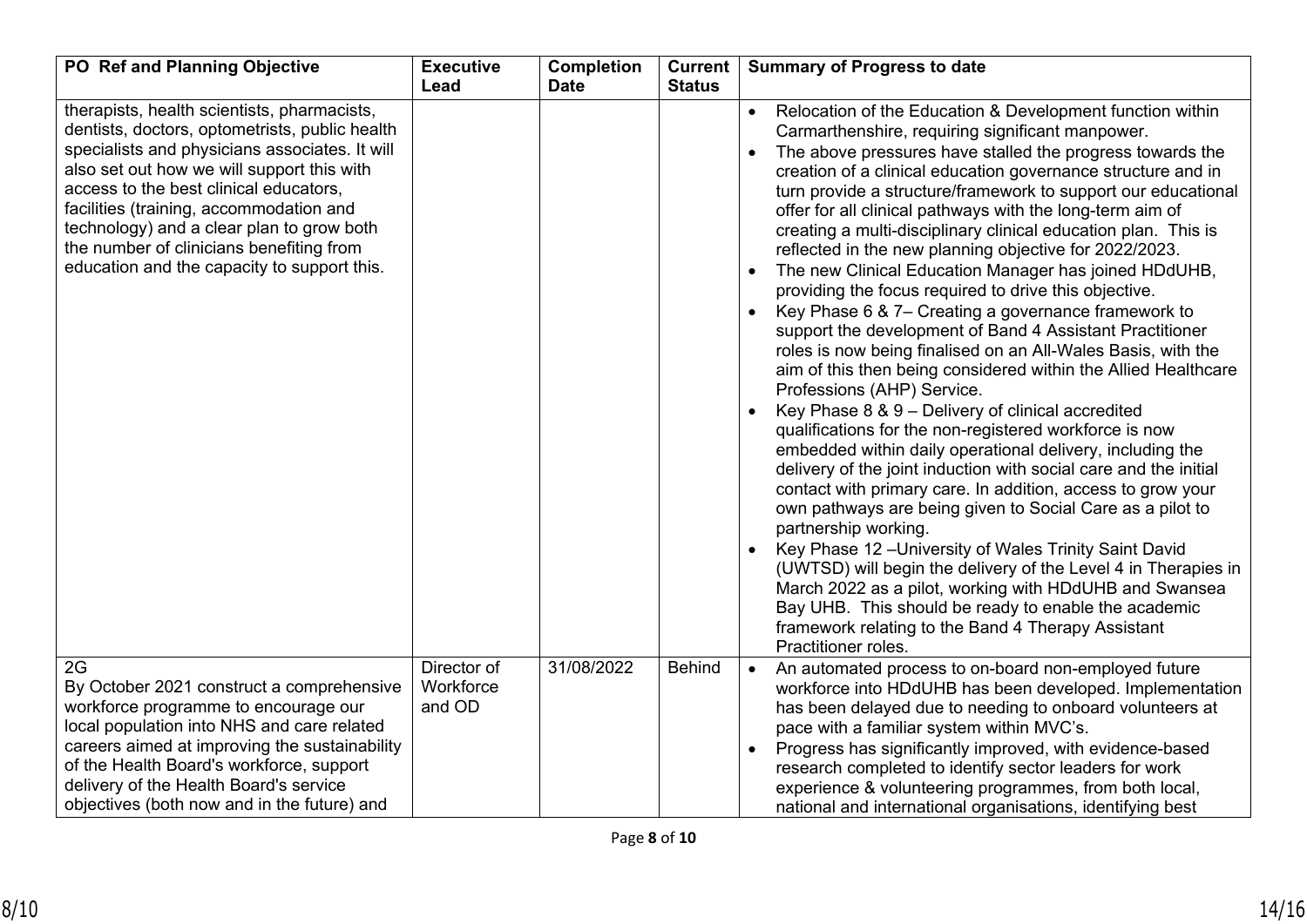| PO Ref and Planning Objective                                                                                                                                                                                                                                                                 | <b>Executive</b><br>Lead           | <b>Completion</b><br><b>Date</b> | <b>Current</b><br><b>Status</b> | <b>Summary of Progress to date</b>                                                                                                                                                                                                                                                                                                                                                                                                                                                                                                                                                                                                                                                                                                                                                                                                                                                                                                                                                                                                                                                                                                                                                                                                             |
|-----------------------------------------------------------------------------------------------------------------------------------------------------------------------------------------------------------------------------------------------------------------------------------------------|------------------------------------|----------------------------------|---------------------------------|------------------------------------------------------------------------------------------------------------------------------------------------------------------------------------------------------------------------------------------------------------------------------------------------------------------------------------------------------------------------------------------------------------------------------------------------------------------------------------------------------------------------------------------------------------------------------------------------------------------------------------------------------------------------------------------------------------------------------------------------------------------------------------------------------------------------------------------------------------------------------------------------------------------------------------------------------------------------------------------------------------------------------------------------------------------------------------------------------------------------------------------------------------------------------------------------------------------------------------------------|
| offer good quality careers for our local<br>population. This should include an ambitious<br>expansion of our apprenticeship scheme.                                                                                                                                                           |                                    |                                  |                                 | practice. Evidence based research is underway to identify<br>how HDdUHB can engage with schools. A meeting is<br>currently being arranged to engage with the 14-19 year old<br>Networks across three counties to identify how Future<br>Workforce can support our local school population.<br>Other slippages in the plan will be given priority during<br>February and March 2022, following the process for<br>addressing the increased demand for Volunteers in the MVC.<br>Significant progress has been made, providing assurance to<br>the Committee that although this plan remains behind<br>schedule, there is significant impetus to achieve the overall<br>objective with many actions having been achieved. Issues<br>that have prevented further progress include:<br>The need for the Future Workforce and Apprentice Academy<br>Team needing to focus on the deployment of apprentices into<br>the MVC's and the recruitment and onboarding of an<br>additional 110 volunteers, impacting the workload as a result<br>of onboarding.<br>Vacancy factor and increase in staff absence in the Team.<br>$\bullet$<br>Relocation of the Education & Development function within<br>Carmarthenshire, requiring significant manpower. |
| 2H<br>By October 2021 construct a comprehensive<br>development programme (incorporating<br>existing programmes) for the whole<br>organisation which nurtures talent, supports<br>succession planning and offers teams and<br>individuals the opportunity to access<br>leadership development. | Director of<br>Workforce<br>and OD | 31/03/2023                       | On<br>track                     | Research into best practice to inform the Leadership<br>Framework is nearing completion.<br>Programme delivery on track as planned, however key dates<br>postponed for January 2022 due to the COVID-19 pandemic,<br>including Reverse Mentoring sessions with mentors and<br>mentees.<br>Other programme activity was not scheduled for January<br>2022 due to normal winter pressures.                                                                                                                                                                                                                                                                                                                                                                                                                                                                                                                                                                                                                                                                                                                                                                                                                                                       |